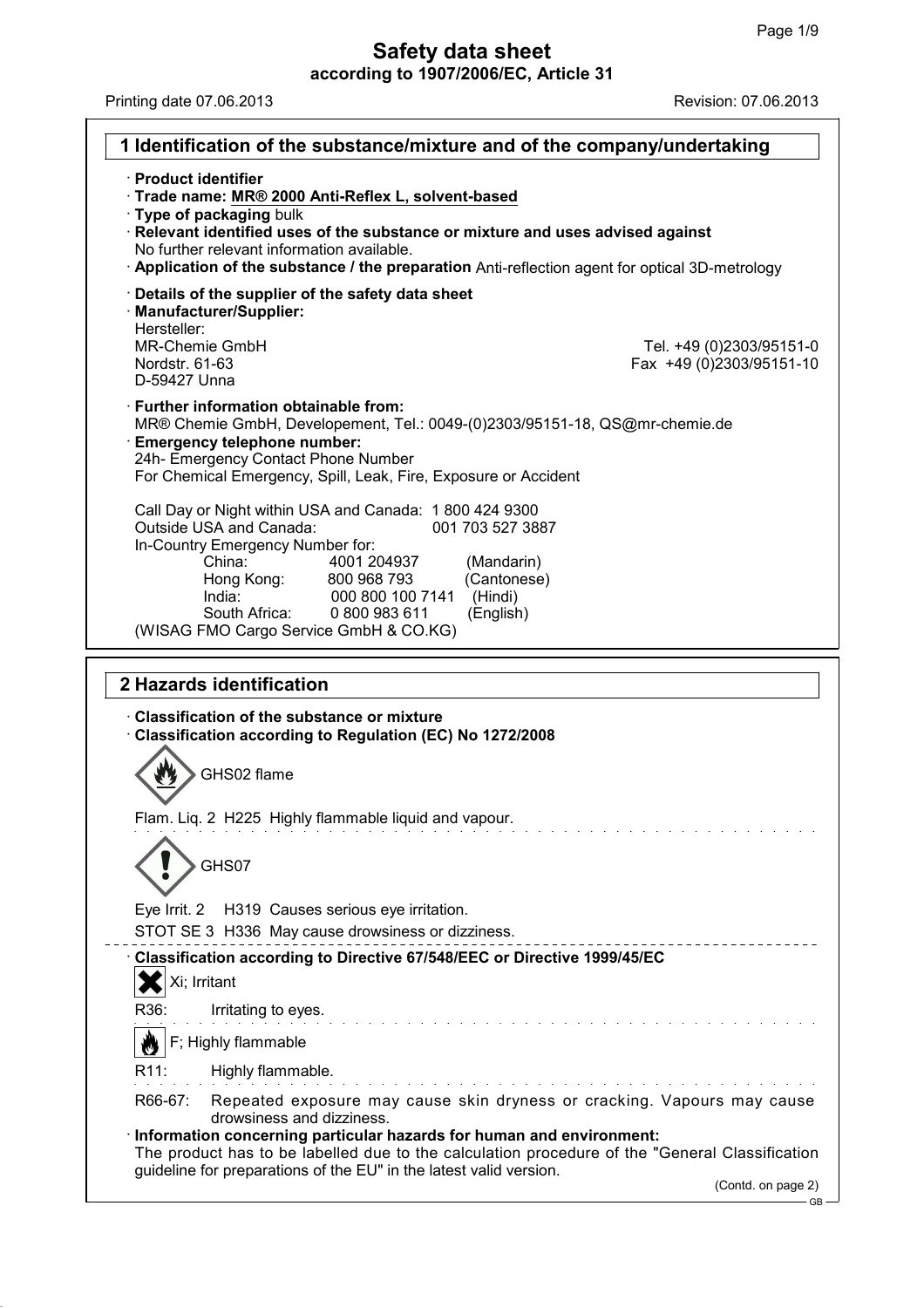Printing date 07.06.2013 Revision: 07.06.2013

#### **Trade name: MR® 2000 Anti-Reflex L, solvent-based**

(Contd. of page 1) At long or repeated contact with skin it may cause dermatitis due to the degreasing effect of the solvent.

Has a narcotizing effect.

**Classification system:**

The classification is according to the latest editions of the EU-lists, and extended by company and literature data.

#### **Label elements**

**Labelling according to EU guidelines:**

The product has been classified and marked in accordance with EU Directives / Ordinance on Hazardous Materials.

**Code letter and hazard designation of product:**



Xi Irritant F Highly flammable

#### **Risk phrases:**

11 Highly flammable.

- 36 Irritating to eyes.
- 66 Repeated exposure may cause skin dryness or cracking.
- 67 Vapours may cause drowsiness and dizziness.

# **Safety phrases:**<br>7/9 Keep conta

- Keep container tightly closed and in a well-ventilated place.
- 16 Keep away from sources of ignition No smoking.
- 23 Do not breathe vapour/spray.
- 24/25 Avoid contact with skin and eyes.
- 26 In case of contact with eyes, rinse immediately with plenty of water and seek medical advice.
- 33 Take precautionary measures against static discharges.<br>51 Use only in well-ventilated areas.
- 51 Use only in well-ventilated areas.<br>60 This material and its container mi
- This material and its container must be disposed of as hazardous waste.

#### **Other hazards**

- **Results of PBT and vPvB assessment**
- **PBT:** Not applicable.
- **vPvB:** Not applicable.

## **3 Composition/information on ingredients**

- **Chemical characterization: Substances** Mixture of solvents, inert solids and additives
- **Chemical characterization: Mixtures**
- **Description:** Mixture of substances listed below with nonhazardous additions.

#### **Dangerous components:**

| $\sqrt{2-P}$ ropanol                                                                    | 25-50% |
|-----------------------------------------------------------------------------------------|--------|
| EINECS: 200-661-7   Xi R36; F R11                                                       |        |
| R67                                                                                     |        |
| Flam. Liq. 2, H225; Eye Irrit. 2, H319; STOT SE 3, H336                                 |        |
| acetone                                                                                 | 25-50% |
| EINECS: 200-662-2   Xi R36; F R11                                                       |        |
| R66-67                                                                                  |        |
| Flam. Lig. 2, H225; Eye Irrit. 2, H319; STOT SE 3, H336                                 |        |
| Additional information: For the wording of the listed risk phrases refer to section 16. | CD     |
|                                                                                         |        |

(Contd. on page 3)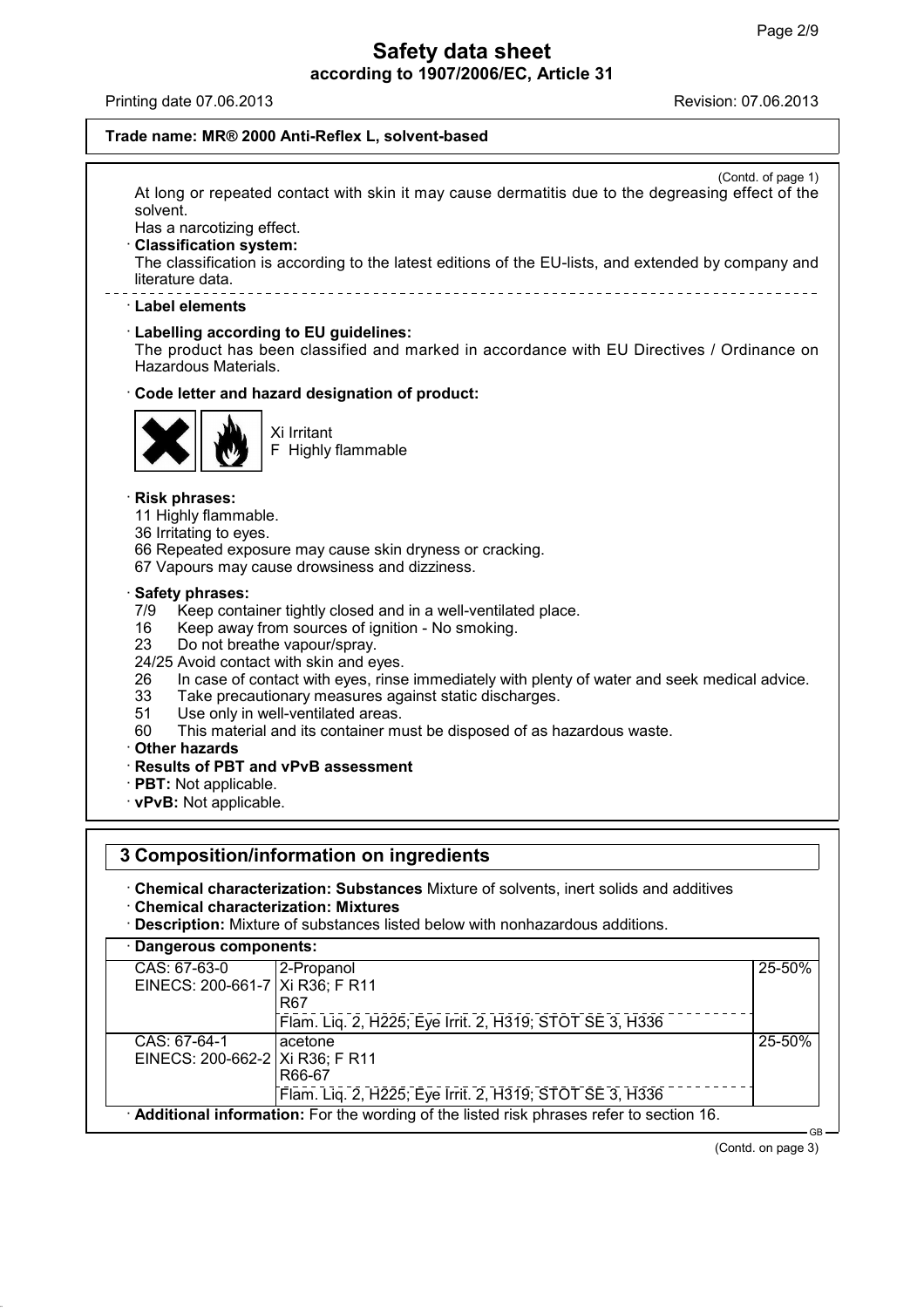Printing date 07.06.2013 Revision: 07.06.2013

#### **Trade name: MR® 2000 Anti-Reflex L, solvent-based**

(Contd. of page 2)

## \* **4 First aid measures**

- **Description of first aid measures**
- **General information:** Immediately remove any clothing soiled by the product.
- **After inhalation:** Supply fresh air; consult doctor in case of complaints.
- **After skin contact:** Immediately wash with water and soap and rinse thoroughly.
- **After eye contact:**
- Rinse opened eye for several minutes under running water. Then consult a doctor.
- **After swallowing:** If symptoms persist consult doctor.
- **Information for doctor:**

Grease with skin-cream to restore fat film in order to prevent skin inflammation.

- **Most important symptoms and effects, both acute and delayed** Headache **Stupor Dizziness**
- Unconsciousness
- **Indication of any immediate medical attention and special treatment needed** No further relevant information available.

## **5 Firefighting measures**

- **Extinguishing media**
- **Suitable extinguishing agents:**
- CO2, powder or water spray. Fight larger fires with water spray or alcohol resistant foam.
- **For safety reasons unsuitable extinguishing agents:** Water with full jet
- **Special hazards arising from the substance or mixture** In case of fire, the following can be released:
- Carbon monoxide (CO)
- **Advice for firefighters**
- **Protective equipment:** Wear self-contained respiratory protective device.

## **6 Accidental release measures**

| · Personal precautions, protective equipment and emergency procedures                            |
|--------------------------------------------------------------------------------------------------|
| Ensure adequate ventilation                                                                      |
| Keep away from ignition sources.                                                                 |
| Avoid contact with eyes and skin.                                                                |
| Wear protective equipment. Keep unprotected persons away.                                        |
| <b>Environmental precautions:</b>                                                                |
| Prevent seepage into sewage system, workpits and cellars.                                        |
| Do not allow to enter sewers/ surface or ground water.                                           |
| · Methods and material for containment and cleaning up:                                          |
| Absorb with liquid-binding material (sand, diatomite, acid binders, universal binders, sawdust). |
| Dispose contaminated material as waste according to item 13.                                     |
| Ensure adequate ventilation.                                                                     |
| $\cdot$ Reference to other sections                                                              |
| See Section 7 for information on safe handling.                                                  |
| See Section 8 for information on personal protection equipment.                                  |
| See Section 13 for disposal information.                                                         |

(Contd. on page 4)

GB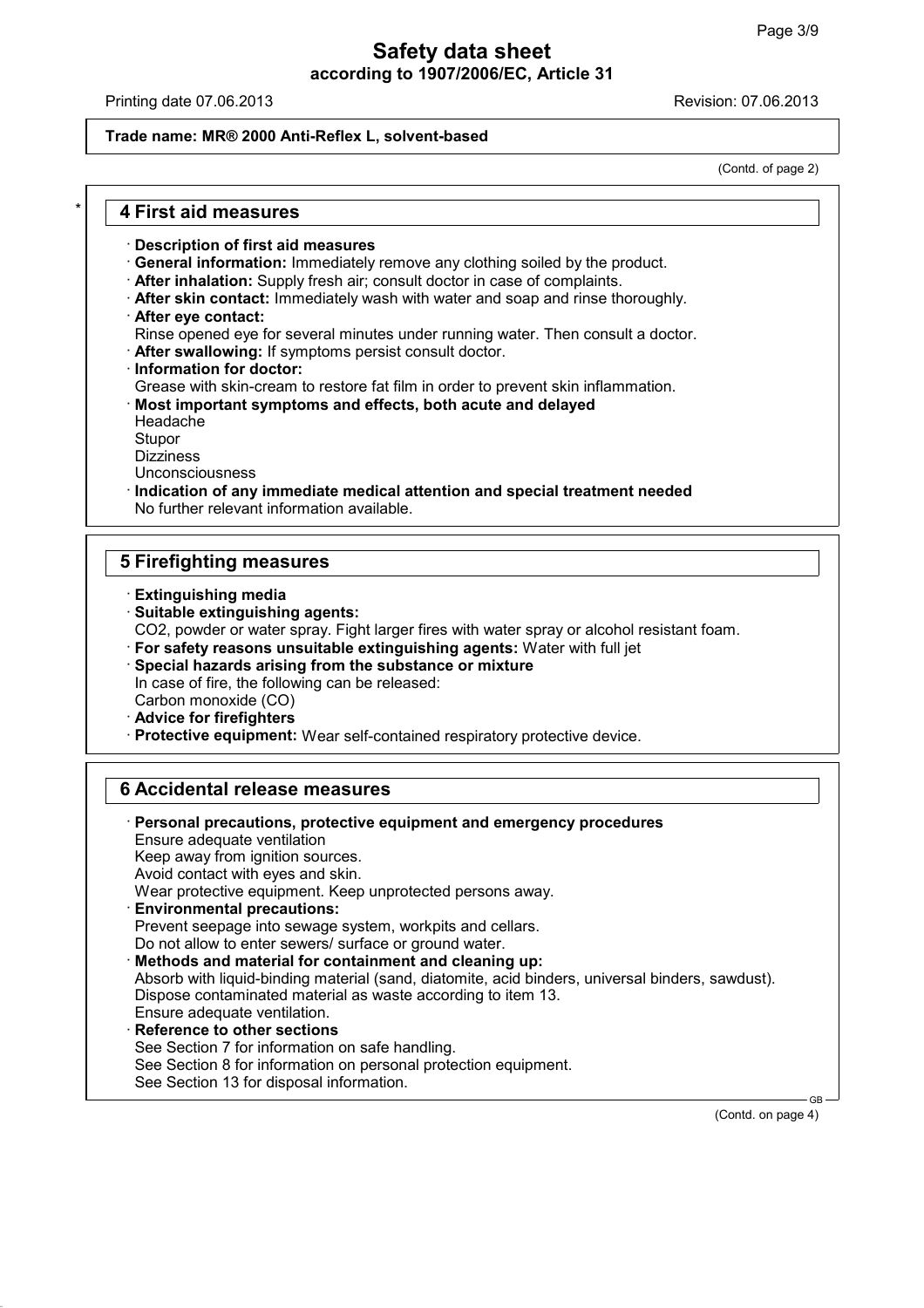Printing date 07.06.2013 Revision: 07.06.2013

### **Trade name: MR® 2000 Anti-Reflex L, solvent-based**

(Contd. of page 3)

## **7 Handling and storage Handling: Precautions for safe handling** Ensure good ventilation/exhaustion at the workplace. Open and handle receptacle with care. Prevent formation of aerosols. **Information about fire - and explosion protection:** Keep ignition sources away - Do not smoke. Protect against electrostatic charges. **Conditions for safe storage, including any incompatibilities Storage: Requirements to be met by storerooms and receptacles:** Store in a cool location. Condition of the tanks and stockrooms is to be co-ordinated with the responsible authorities. Keep receptacles tightly sealed. **Information about storage in one common storage facility:** Keep away from strong oxidizing agents, alkalis and acids. **Further information about storage conditions:** Protect from heat and direct sunlight. **Specific end use(s)** No further relevant information available.

## \* **8 Exposure controls/personal protection**

**Additional information about design of technical facilities:** No further data; see item 7.

#### **Control parameters**

| · Ingredients with limit values that require monitoring at the workplace: |                                                                                                                              |  |
|---------------------------------------------------------------------------|------------------------------------------------------------------------------------------------------------------------------|--|
| 67-63-0 2-Propanol                                                        |                                                                                                                              |  |
|                                                                           | WEL (Great Britain) Short-term value: 1250 mg/m <sup>3</sup> , 500 ppm<br>Long-term value: 999 mg/m <sup>3</sup> , 400 ppm   |  |
| AGW (Germany)                                                             | Long-term value: 500 mg/m <sup>3</sup> , 200 ppm<br>$2(II);$ DFG, Y                                                          |  |
| 67-64-1 acetone                                                           |                                                                                                                              |  |
| <b>IOELV (EU)</b>                                                         | Long-term value: $1210$ mg/m <sup>3</sup> , 500 ppm                                                                          |  |
|                                                                           | WEL (Great Britain) Short-term value: 3620 mg/m <sup>3</sup> , 1500 ppm<br>Long-term value: 1210 mg/m <sup>3</sup> , 500 ppm |  |
| AGW (Germany)                                                             | Long-term value: $1200$ mg/m <sup>3</sup> , 500 ppm<br>$2(I)$ ; DFG                                                          |  |
|                                                                           | لمتمويل ومراجع ويربون ومسترام وسيميا والرواح والمتامين ولمال وحاتي والمسترقة والمستحكمين المسملة المامي                      |  |

**Additional information:** The lists valid during the making were used as basis.

#### **Exposure controls**

- **Personal protective equipment:**
- **General protective and hygienic measures:**

Keep away from foodstuffs, beverages and feed.

Immediately remove all soiled and contaminated clothing

Wash hands before breaks and at the end of work.

Do not inhale gases / fumes / aerosols.

Avoid contact with the eyes and skin.

# **Respiratory protection:**

Filter A/P2

For good ventilation provide, this can be achieved by local or space exhaust. If the concentration lies over the job limit values, then, a certified respirator suitable for this purpose must be used.

# **Protection of hands:**

Protective gloves

(Contd. on page 5)

GB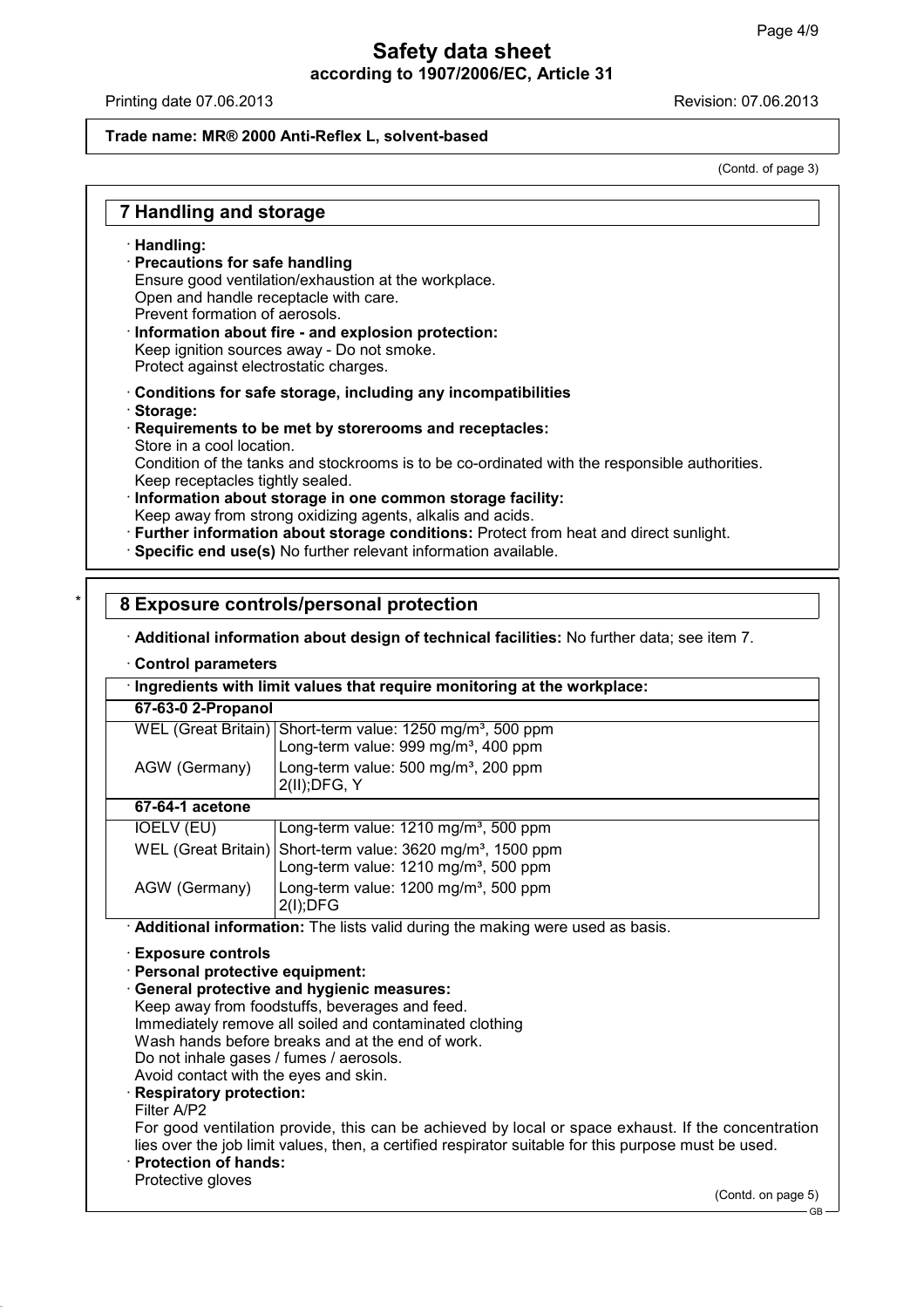Printing date 07.06.2013 Revision: 07.06.2013

#### **Trade name: MR® 2000 Anti-Reflex L, solvent-based**

(Contd. of page 4) The glove material has to be impermeable and resistant to the product/ the substance/ the preparation.

Due to missing tests no recommendation to the glove material can be given for the product/ the preparation/ the chemical mixture.

Selection of the glove material on consideration of the penetration times, rates of diffusion and the degradation

## **Material of gloves**

Butyl rubber, BR

The selection of the suitable gloves does not only depend on the material, but also on further marks of quality and varies from manufacturer to manufacturer. As the product is a preparation of several substances, the resistance of the glove material can not be calculated in advance and has therefore to be checked prior to the application.

#### **Penetration time of glove material**

The exact break trough time has to be found out by the manufacturer of the protective gloves and has to be observed.

**Eye protection:** With danger of the eye contact closing eye protector.

**Body protection:** Protective work clothing

\* **9 Physical and chemical properties Information on basic physical and chemical properties General Information Appearance: Form:** Fluid Suspension with white solids **Odour:** Characteristic **Odour threshold:** Not determined. **pH-value:** Not determined. **Change in condition Melting point/Melting range:** Undetermined. **Boiling point/Boiling range:** 55 °C Flash point:  $-19 \text{ °C}$ Basis: active substance **Flammability (solid, gaseous):** Not applicable. **Ignition temperature:** 425 °C **Decomposition temperature:** Not determined. **Self-igniting:** Product is not selfigniting. **Danger of explosion:** Product is not explosive. However, formation of explosive air/vapour mixtures are possible. **Explosion limits: Lower:** 2.0 Vol % **Upper:** 13.0 Vol % **Vapour pressure at 20 °C:** 233 hPa **Density at 20 °C:** 0.87 g/cm<sup>3</sup><br> **Relative density** Not determined. **Relative density Vapour density** Not determined. **Evaporation rate** Not determined. **Solubility in / Miscibility with water:**  $\blacksquare$  Not miscible or difficult to mix. (Contd. on page 6)

GB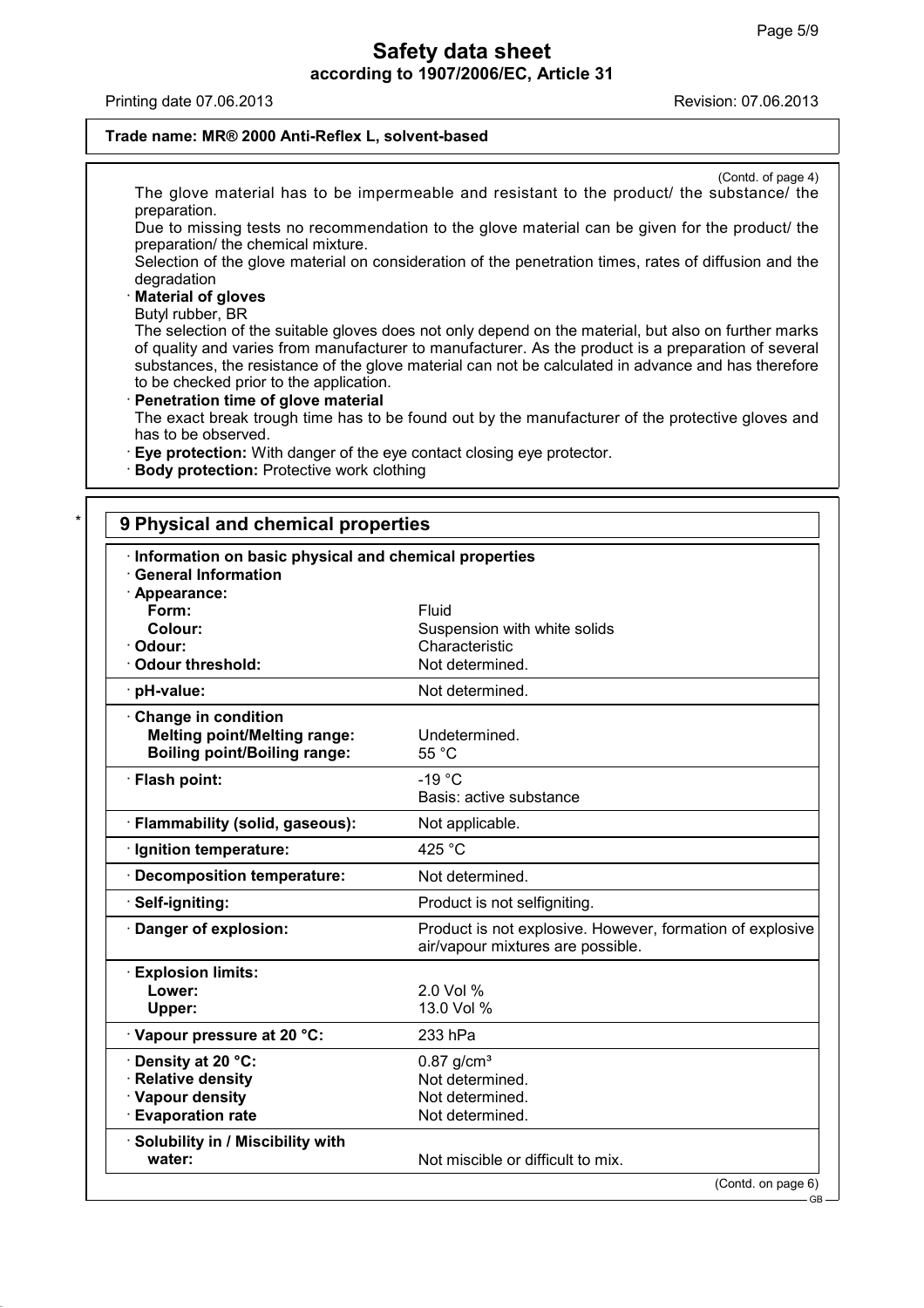Printing date 07.06.2013 Revision: 07.06.2013

## **Trade name: MR® 2000 Anti-Reflex L, solvent-based**

| · Partition coefficient (n-octanol/water): Not determined. |                                            |  |
|------------------------------------------------------------|--------------------------------------------|--|
| · Viscosity:                                               |                                            |  |
| Dynamic:                                                   | Not determined.                            |  |
| Kinematic:                                                 | Not determined.                            |  |
| <b>Organic solvents:</b>                                   | 90.0%                                      |  |
| VOC (EU)                                                   | 91.8%                                      |  |
| Other information                                          | No further relevant information available. |  |

## **10 Stability and reactivity**

**Reactivity**

**Chemical stability**

**Thermal decomposition / conditions to be avoided:** Avoid open flame or electrical ignition.

- **Possibility of hazardous reactions** No dangerous reactions known.
- **Conditions to avoid** No further relevant information available.
- **Incompatible materials:** Strong oxidizing agents, alkalis and acids.

**Hazardous decomposition products:** At fire temperatures may give off toxic fumes.

## **11 Toxicological information**

# **Information on toxicological effects**

**Acute toxicity:**

## **LD/LC50 values relevant for classification:**

| 67-63-0 2-Propanol         |       |                                     |
|----------------------------|-------|-------------------------------------|
| Oral                       | LD50  | 5045 mg/kg (rat)                    |
| Dermal                     | ILD50 | 12800 mg/kg (rbt)                   |
|                            |       | Inhalative $LC50/4 h$ 30 mg/l (rat) |
| · Primary irritant effect: |       |                                     |
| $\cdot$ on the skin:       |       | Hee a degreesing offest to okin     |

Has a degreasing effect to skin. Irritant effect possible.

- **on the eye:** Irritating effect.
- **after ingestion:** Swallow and first of all the following vomiting can lead to lung losses.
- **after inhalation:** Mucous membrane irritation possible.
- **Sensitization:** No sensitizing effects known.
- **Additional toxicological information:**

The product shows the following dangers according to the calculation method of the General EU Classification Guidelines for Preparations as issued in the latest version: Irritant

# **12 Ecological information**

#### **Toxicity**

- **Aquatic toxicity:** No further relevant information available.
- **Persistence and degradability** Easily biodegradable
- **Behaviour in environmental systems:**
- **Bioaccumulative potential** No further relevant information available.
- **Mobility in soil** No further relevant information available.

(Contd. on page 7)

GB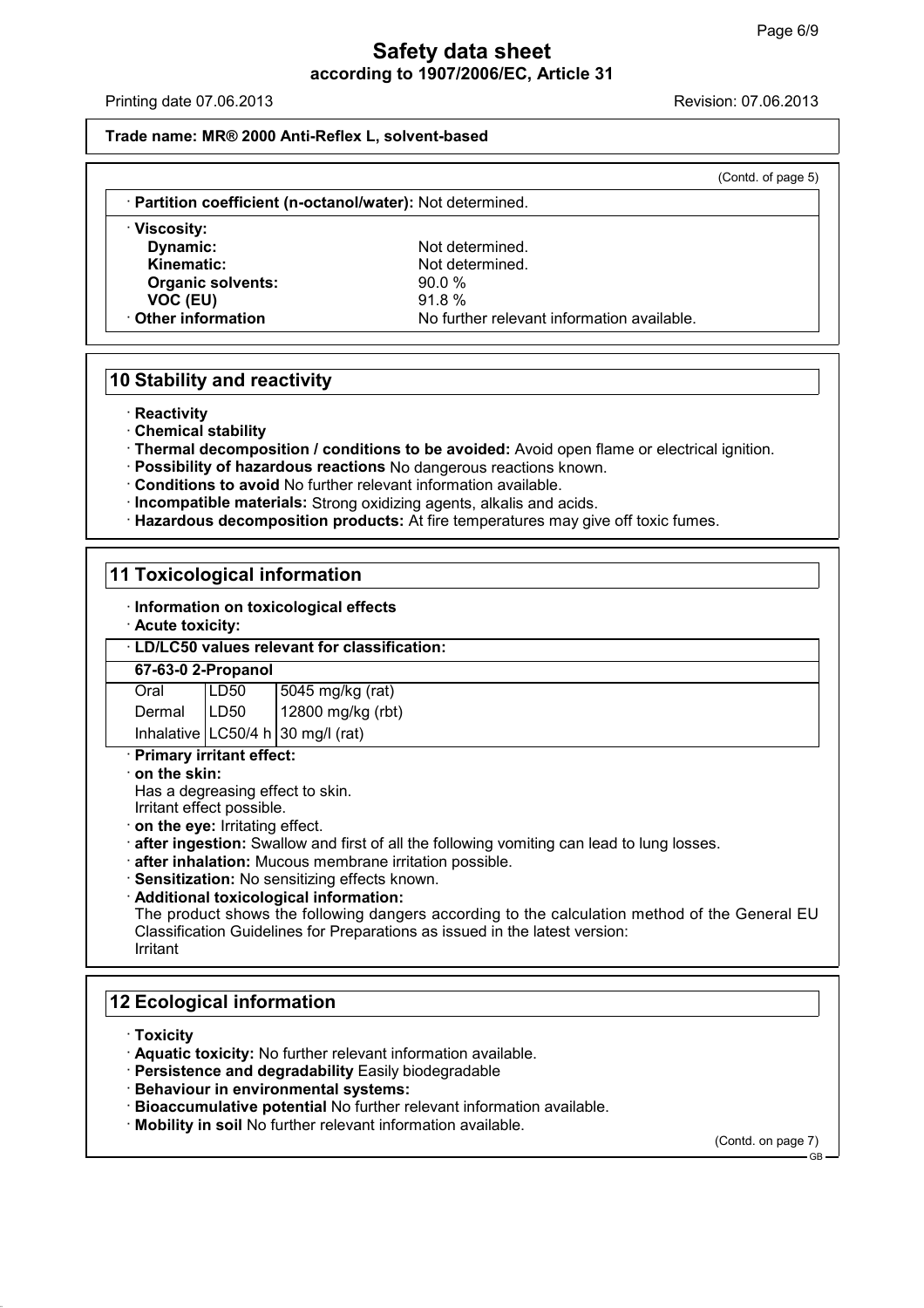Printing date 07.06.2013 Revision: 07.06.2013

(Contd. of page 6)

#### **Trade name: MR® 2000 Anti-Reflex L, solvent-based**

## **Additional ecological information:**

- **General notes:**
- Do not allow undiluted product or large quantities of it to reach ground water, water course or sewage system.

Water hazard class 1: weakly water-endangering

- **Results of PBT and vPvB assessment**
- **PBT:** Not applicable.
- **vPvB:** Not applicable.
- **Other adverse effects** No further relevant information available.

## **13 Disposal considerations**

#### **Waste treatment methods**

#### **Recommendation**

Must not be disposed together with household garbage. Do not allow product to reach sewage system.

#### **Waste disposal key:**

For this product no waste key number can be specified, because only the intended purpose permits an allocation. The waste key number is to be specified in arrangement with the regional waste disposal.

#### **European waste catalogue**

07 07 04 andere organische Lösemittel, Waschflüssigkeiten und Mutterlaugen

15 01 10 Verpackungen, die Rückstände gefährlicher Stoffe enthalten oder durch gefährliche Stoffe verunreinigt sind

#### **Uncleaned packaging:**

**Recommendation:** Disposal must be made according to official regulations.

| · UN-Number                  |                                                                                    |
|------------------------------|------------------------------------------------------------------------------------|
| · ADR, IMDG, IATA            | <b>UN1993</b>                                                                      |
| · UN proper shipping name    |                                                                                    |
| $\cdot$ ADR                  | 1993 FLAMMABLE LIQUID, N.O.S., special provision<br>640D (ACETONE, METHYL ACETATE) |
| · IMDG, IATA                 | FLAMMABLE LIQUID, N.O.S. (ACETONE, METHYL                                          |
|                              | ACETATE)                                                                           |
| · Transport hazard class(es) |                                                                                    |
| $\cdot$ ADR                  |                                                                                    |
| Ŵ                            |                                                                                    |
| · Class                      | 3 (F1) Flammable liquids.                                                          |
| · Label                      | 3                                                                                  |
| · IMDG, IATA                 |                                                                                    |
| Ő                            |                                                                                    |
| · Class                      | 3 Flammable liquids.                                                               |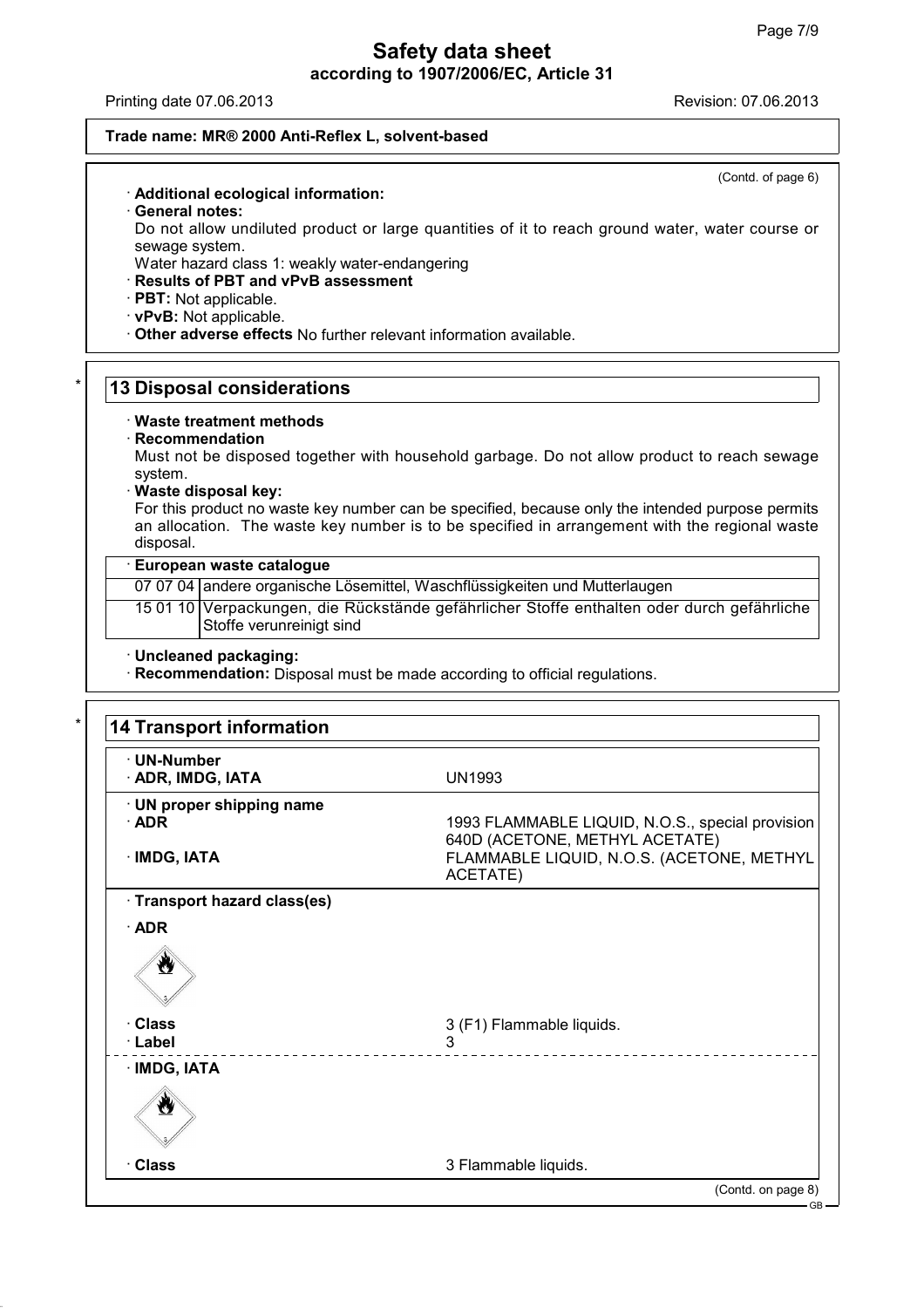Printing date 07.06.2013 Revision: 07.06.2013

## **Trade name: MR® 2000 Anti-Reflex L, solvent-based**

|                                            | (Contd. of page 7)                                                                        |
|--------------------------------------------|-------------------------------------------------------------------------------------------|
| · Label                                    | 3                                                                                         |
| · Packing group                            |                                                                                           |
| · ADR, IMDG, IATA                          | Ш                                                                                         |
| · Environmental hazards:                   |                                                                                           |
| $\cdot$ Marine pollutant:                  | No.                                                                                       |
| Special precautions for user               | Warning: Flammable liquids.                                                               |
| Danger code (Kemler):                      | 33                                                                                        |
| <b>EMS Number:</b>                         | $F-E$ , $S-E$                                                                             |
| Transport in bulk according to Annex II of |                                                                                           |
| <b>MARPOL73/78 and the IBC Code</b>        | Not applicable.                                                                           |
| · Transport/Additional information:        |                                                                                           |
| $\cdot$ ADR                                |                                                                                           |
| <b>Limited quantities (LQ)</b>             | 11                                                                                        |
| · Transport category                       | 2                                                                                         |
| · Tunnel restriction code                  | D/E                                                                                       |
| · UN "Model Regulation":                   | UN1993, FLAMMABLE LIQUID, N.O.S., special<br>provision 640D (ACETONE, METHYL ACETATE), 3, |

## **15 Regulatory information**

- **Safety, health and environmental regulations/legislation specific for the substance or mixture**
- **National regulations:**
- **Waterhazard class:**
- Water hazard class 1: slightly hazardous for water.(In accordance with classification VwVwS,appendix 4)
- **Chemical safety assessment:** A Chemical Safety Assessment has not been carried out.

## **16 Other information**

This information is based on our present knowledge. However, this shall not constitute a guarantee for any specific product features and shall not establish a legally valid contractual relationship.

#### **Relevant phrases**

- H225 Highly flammable liquid and vapour.
- H319 Causes serious eye irritation.
- H336 May cause drowsiness or dizziness.
- R11 Highly flammable.
- R36 Irritating to eyes.
- R66 Repeated exposure may cause skin dryness or cracking.
- R67 Vapours may cause drowsiness and dizziness.
- **Recommended restriction of use**

Existing national and local laws concerning chemicals are to be considered.

- **Department issuing MSDS:** MR® Chemie GmbH, Development
- **Contact:** MR® Chemie GmbH, Tel.: 0049(0)2303/95151-0
- **Abbreviations and acronyms:**

RID: Règlement international concernant le transport des marchandises dangereuses par chemin de fer (Regulations Concerning the International Transport of Dangerous Goods by Rail) IATA-DGR: Dangerous Goods Regulations by the "International Air Transport Association" (IATA)

ICAO: International Civil Aviation Organization

(Contd. on page 9)

GB